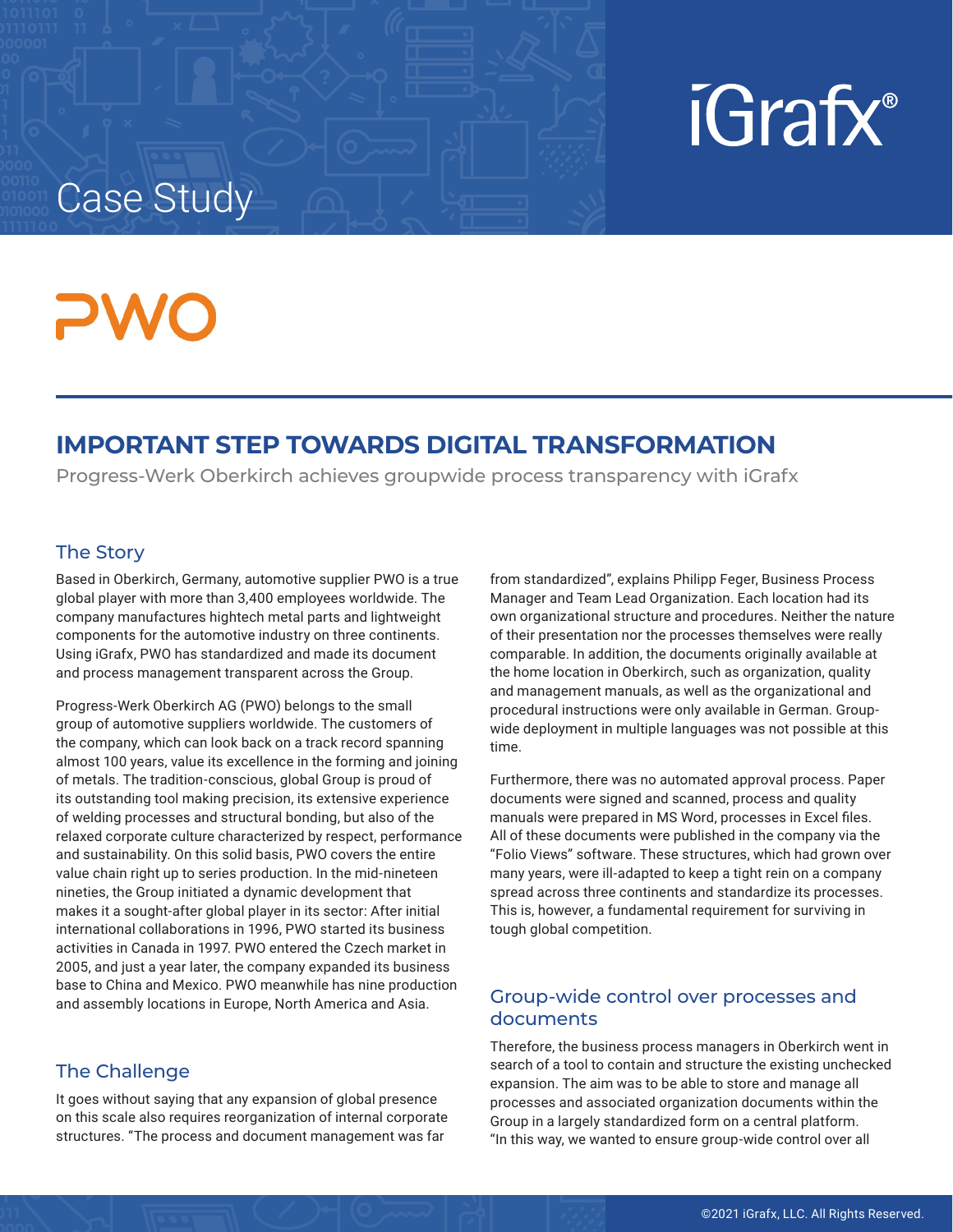### Case Study

## iGrafx®

existing and future processes and documents and, of course, to standardize and automate the associated update, review and release processes", explains Philipp Feger. Above all, the new tool should support graphical process modeling and offer a large number of modeling options. Philipp Feger: "We wanted to have as much freedom as possible within the scope of established modeling conventions. However, the modeling conventions were to be defined by PWO itself."

In addition, the future solution should support multilingual work, allow efficient searches and navigation, and provide a consistent validation and approval procedure. All documents should be stored in a central repository with web-based portal access. "All this with high usability – in terms of both modeling and use. After all, we did not want improved transparency and standardization if this made the system unreasonably complex to use."

#### iGrafx met the requirements best

After an in-depth analysis of the market, PWO's business process managers concluded that their requirements catalog was best covered by iGrafx. "The system offers a wide range of functions such as multilingualism, validation and approval procedures, central repository and more. In addition, iGrafx is largely free of modeling conventions. This gives us the desired freedom when representing our processes." However, this does not only bring benefits, he notes. "On the one hand, we do not have to comply with any standard, so that the presentation can be tailored to our wishes and needs very well. On the other hand, we have found that these levels of freedom lead to different solutions through the different authors. The system itself does not check whether the representations are consistent, as we requested.

The result is a variety of presentation formats that makes it difficult to compare the varying representations. Therefore, an internal set of rules on how to present processes has been created. "In other words, we introduced some guidelines in the form of modeling standards." Only working with free texts was slightly awkward explains Feger. "The system's great strengths lie undoubtedly in the modeling of processes, which is why we implemented it in the first place. Different free text formatting

such as underlining, paragraphs or indentations are not entirely easy."

#### Initial implementation in Oberkirch in 2009

The first version of iGrafx were introduced at the Group headquarters in Oberkirch. "It was a mammoth task, because we first had to examine all existing documents and check that they were up-to-date." At the same time, the company evaluated it own standards: "We did not want old wine in new bottles." The implementation of iGrafx itself was quite straightforward and fast, notes Philipp Feger. "We integrated the iGrafx search function into our internal SharePoint environment. Access to the repository database takes place via our intranet applications."

In the next step, Feger and his colleagues rolled out the tool in the subsidiaries in Canada, the Czech Republic, Mexico and China. "That too was technically relatively easy. All of our IT runs in the private cloud, meaning iGrafx was technically immediately available to our subsidiaries." Here, too, the main task was to inspect and check existing documents and then compare and align them with the in-house standard. "The real challenge was to standardize all processes across the Group in terms of form and content." The main business processes were available for each division right from the start. With the help of iGrafx, they were specified together with the division in the form of further processes. "And, of course, we have also implemented the requirements of the automotive industry, as defined by the International Automotive Task Force IATF, into the process world."

#### Group-wide in all departments

PWO meanwhile uses iGrafx both in administrative and operational areas in all Group companies and all departments. The processes are created and maintained by the business process managers. Each PWO location has at least one business process manager who oversees the local process world. A weekly telephone conference is held to ensure that the organization and presentation remain consistent throughout the Group. "At least one business process manager from each